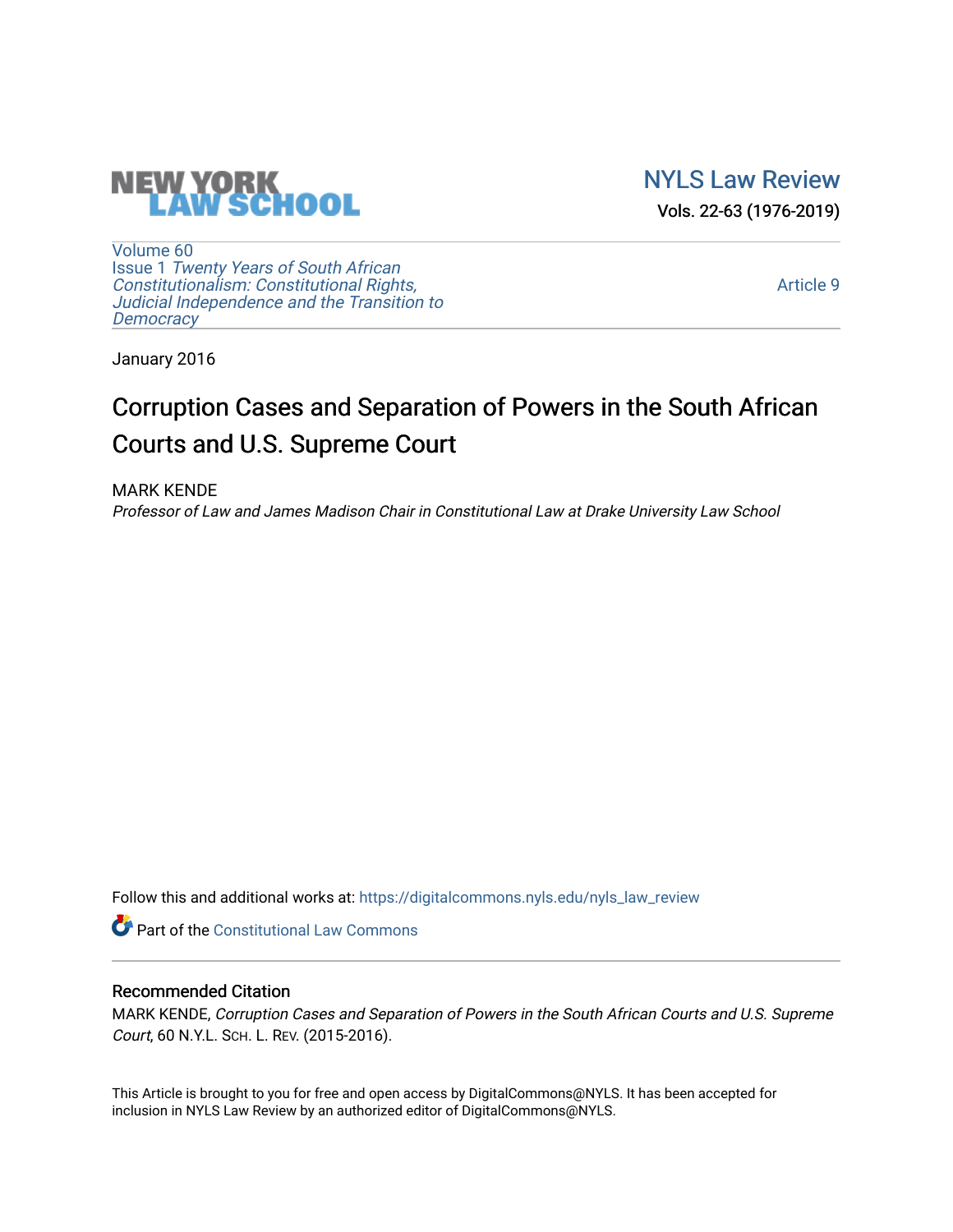# VOLUME 60 | 2015/16

Mark S. Kende

# Corruption Cases and Separation of Powers in the South African Courts and U.S. Supreme Court

60 N.Y.L. Sch. L. Rev. 183 (2015–2016)

ABOUT THE AUTHOR: Mark S. Kende is Professor of Law and James Madison Chair in Constitutional Law at Drake University Law School. He is also Director of the Drake Constitutional Law Center. The author thanks Stephen Ellmann, Martin Professor of Law at New York Law School, and Penelope Andrews, Dean of the University of Cape Town Faculty of Law, for organizing the *Twenty Years of South African Constitutionalism* symposium, as well as the event's financial supporters.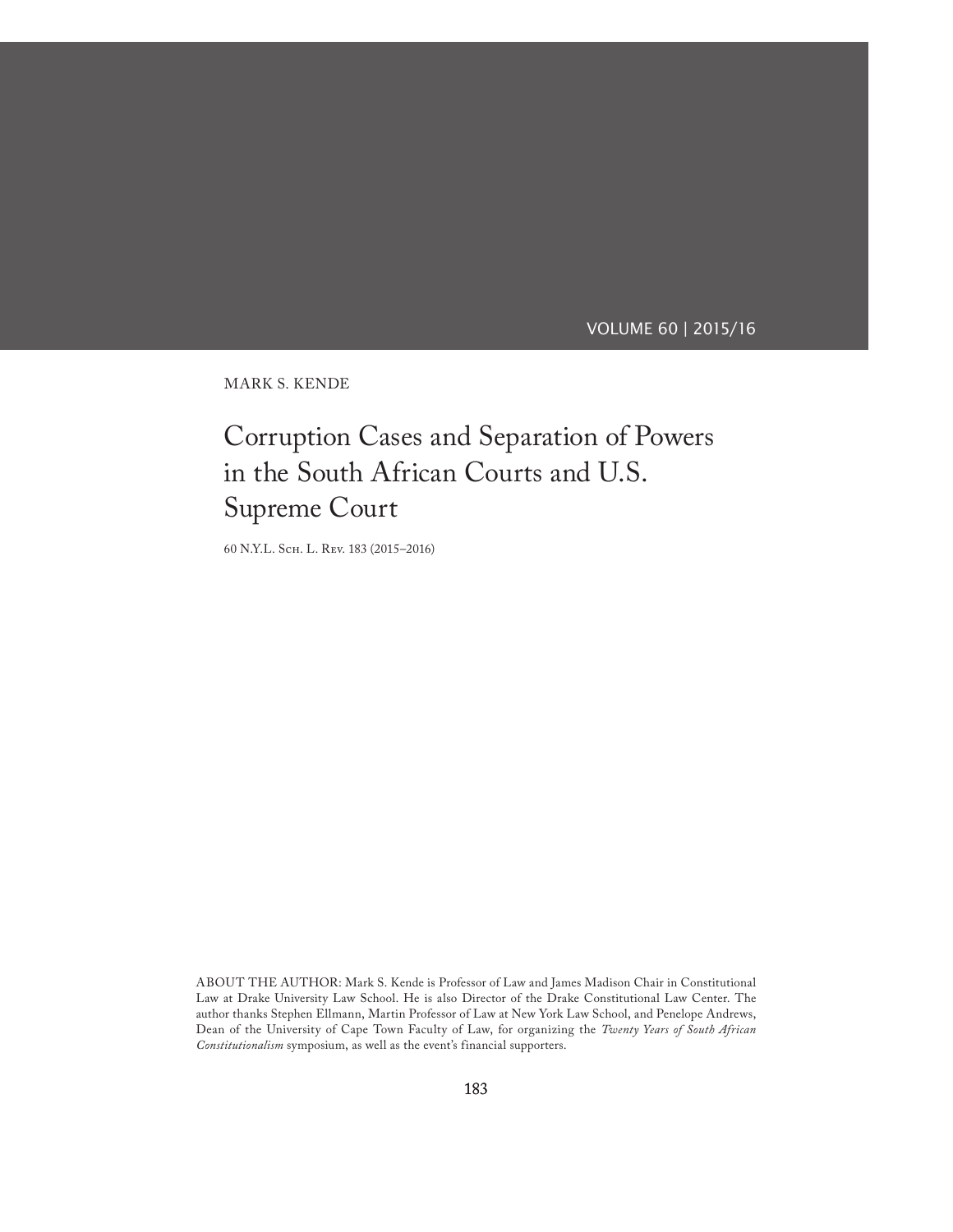## I. INTRODUCTION

In recent years, the South African Constitutional Court, the Supreme Court of Appeal, and several High Courts have served as anti-corruption fighters. Some of the judicial rulings are extraordinary in scope. In *Glenister v. President of South Africa* (*Glenister II*), the Constitutional Court invalidated the existence of an independent government entity designed to fight corruption because the entity was too weak.1 Another Constitutional Court decision nullified a presidential appointment to a national prosecuting position because of the President's unwillingness to pay heed to the appointee's integrity problems.<sup>2</sup>

In *Nkabinde v. Judicial Service Commission*, the South Gauteng High Court allowed an important disciplinary investigation involving Western Cape High Court Judge John Hlophe's alleged ex parte tampering with two Constitutional Court Justices, in a legal matter that implicated President Jacob Zuma, to go forward.<sup>3</sup> And in *Democratic Alliance v. Acting National Director of Public Prosecutions* (the "*Spy Tapes*" case), the Supreme Court of Appeal ruled that the Democratic Alliance had the right to examine documents and audiotapes that explained why an investigation into possible financial corruption by Zuma was halted.4

These decisions reveal a risky yet important role for courts in a "dominant party democracy" in which the African National Congress's (ANC) dominance is one source of corruption.5 Moreover, the ANC has criticized the Constitutional Court on several occasions.6 In 2012, the Department of Justice and Constitutional Development authorized an academic study to consider whether the Court has been sufficiently transformative.<sup>7</sup> Many suspect the study was an excuse to further criticize

- 2. See Democratic All. v. President of the Republic of S. Afr. 2013 (1) SA 248 (CC) at paras. 86–89. The appointee, Menzi Simelane, was found to have made false allegations against the previous National Director of Public Prosecutions during the Ginwala Commission. *Id.* at paras. 50–53.
- 3. 2014 (12) BCLR 1477 (GJ) at paras. 1–3, 93, 121–23. A full bench of the High Court subsequently affirmed the decision. Ernest Mabuza, *Ruling Paves Way For Conduct Tribunal to Investigate Judge Hlophe*, Bus. Day (Nov. 21, 2014), http://www.bdlive.co.za/national/law/2014/11/21/ruling-pavesway-for-conduct-tribunal-to-investigate-judge-hlophe. The two Constitutional Court Justices have now sought a judgment reversing that decision from the Supreme Court of Appeal, which will further delay the matter. *See* Franny Rabkin, *Top Judges Seek to Appeal*, Bus. Day (Jan. 21, 2015), http://www. bdlive.co.za/national/law/2015/01/21/top-judges-seek-to-appeal.
- 4. 2012 (3) SA 486 (SCA) at paras. 37, 52. The Democratic Alliance is an opposing party to the ANC, the current dominant political party. *Id.* at para. 2.
- 5. *See* Sujit Choudhry, '*He Had a Mandate': The South African Constitutional Court and the African National Congress in a Dominant Party Democracy*, 2 Const. Ct. Rev. 1, 3 (2009); *Zuma, ANC in 'Eternal Corruption Scheme*,*'* News24 (Oct. 10, 2014), http://www.news24.com/SouthAfrica/Politics/Zuma-ANC-in-eternal-corruption-scheme-20141010.
- 6. For examples of ANC criticisms, see Hamadziripi Tamukamoyo, *Double Speak About Judicial Reform in South Africa Raises Alarm Bells*, ISS Africa (Mar. 23, 2012), http://www.issafrica.org/iss-today/doublespeak-about-judicial-reform-in-south-africa-raises-alarm-bells.
- 7. *See* Dep't of Just. and Const. Dev., Discussion Document on the Transformation of the JUDICIAL SYSTEM AND THE ROLE OF THE JUDICIARY IN THE DEVELOPMENTAL SOUTH AFRICAN STATE

<sup>1.</sup> 2011 (3) SA 347 (CC) at para. 248.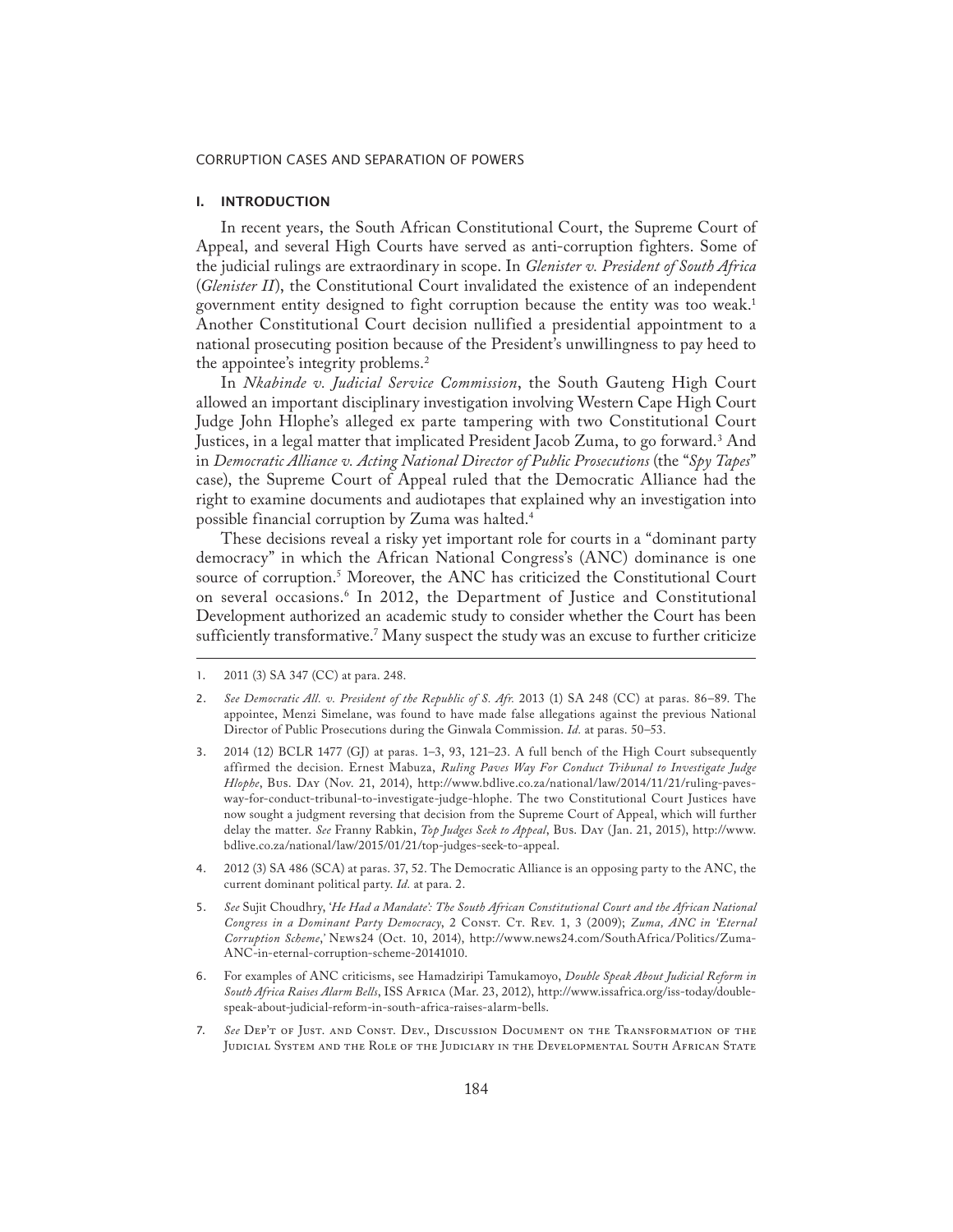the Court.8 This raises the question of whether the courts have gone too far in these cases, especially given their democratic fragility and given that courts in other countries would likely not have been so bold. In addition, some scholars have commented on the supposed weakness of the judicial reasoning in these cases,<sup>9</sup> which makes them even more controversial.

Part II.A of this essay examines the U.S. Supreme Court's handling of various scandals, particularly Watergate and the situations involving Whitewater and Monica Lewinsky, that have parallels to the allegations that Zuma participated in criminal financial misconduct<sup>10</sup> and committed sexual assault.<sup>11</sup> Comparisons of the structural features of constitutions are difficult, but it is still useful to note that high-level corruption is not merely a developing country problem. Part II.B looks at the scholarly criticisms of *Glenister II*. Part II.C argues that the South African courts must play an active role in combatting corruption for pragmatic reasons, at least for the time being. Part III concludes the paper.

#### II. The Court as Corruption Fighter

# *A. The U.S. Example*

If the U.S. Supreme Court received a claim, akin to that in *Glenister II*, that a national anti-corruption body was too weak, the Court would likely dismiss the case, either for lack of standing<sup>12</sup> or under the political question doctrine.<sup>13</sup> Similarly, a lawsuit alleging that a U.S. President did not deliberate sufficiently over a Cabinet appointee's supposed lack of integrity—as in *Democratic Alliance v. President of the* 

(Feb. 2012), http://www.justice.gov.za/docs/other-docs/20120228-transf-jud.pdf. To my knowledge, the academic review of whether the Constitutional Court is transformative enough is still ongoing.

- 9. *See* K. Malan, *Reassessing Judicial Independence and Impartiality Against the Backdrop of Judicial Appointments in South Africa*, 17 Potchefstroom Electronic L.J., 2014, at 1964, 2010–14, http:// www.nwu.ac.za/sites/www.nwu.ac.za/files/files/p-per/issuepages/2014volume17no5/2014%2817%295 Malan.pdf; *see also infra* notes 62–65.
- 10. David Smith, *Jacob Zuma Accused of Corruption 'on a Grand Scale' in South Africa*, THE GUARDIAN (Nov. 29, 2013), http://www.theguardian.com/world/2013/nov/29/jacob-zuma-accused-corruption-southafrica.
- 11. *Jacob Zuma Cleared of Rape*, The Guardian (May 8, 2006), http://www.theguardian.com/world/2006/ may/08/aids.southafrica.
- 12. The U.S. doctrine of standing requires that a plaintiff allege "personal injury fairly traceable to the defendant's allegedly unlawful conduct and likely to be redressed by the requested relief." Allen v. Wright, 468 U.S. 737, 751 (1984). The entity in *Glenister II* purportedly lacked adequate power as opposed to having excess authority that could injure someone.
- 13. The U.S. political question doctrine renders a question before a court non-justiciable when there is a "textually demonstrable constitutional commitment of the issue to a coordinate political department; or a lack of judicially discoverable and manageable standards for resolving it," among other factors. Baker v. Carr, 369 U.S. 186, 217 (1962).

<sup>8.</sup> See, e.g., Pierre de Vos, *Mixed Signals on the Review of our Courts*, CONSTITUTIONALLY SPEAKING (Feb. 29, 2012), http://constitutionallyspeaking.co.za/mixed-signals-on-the-review-of-our-courts/.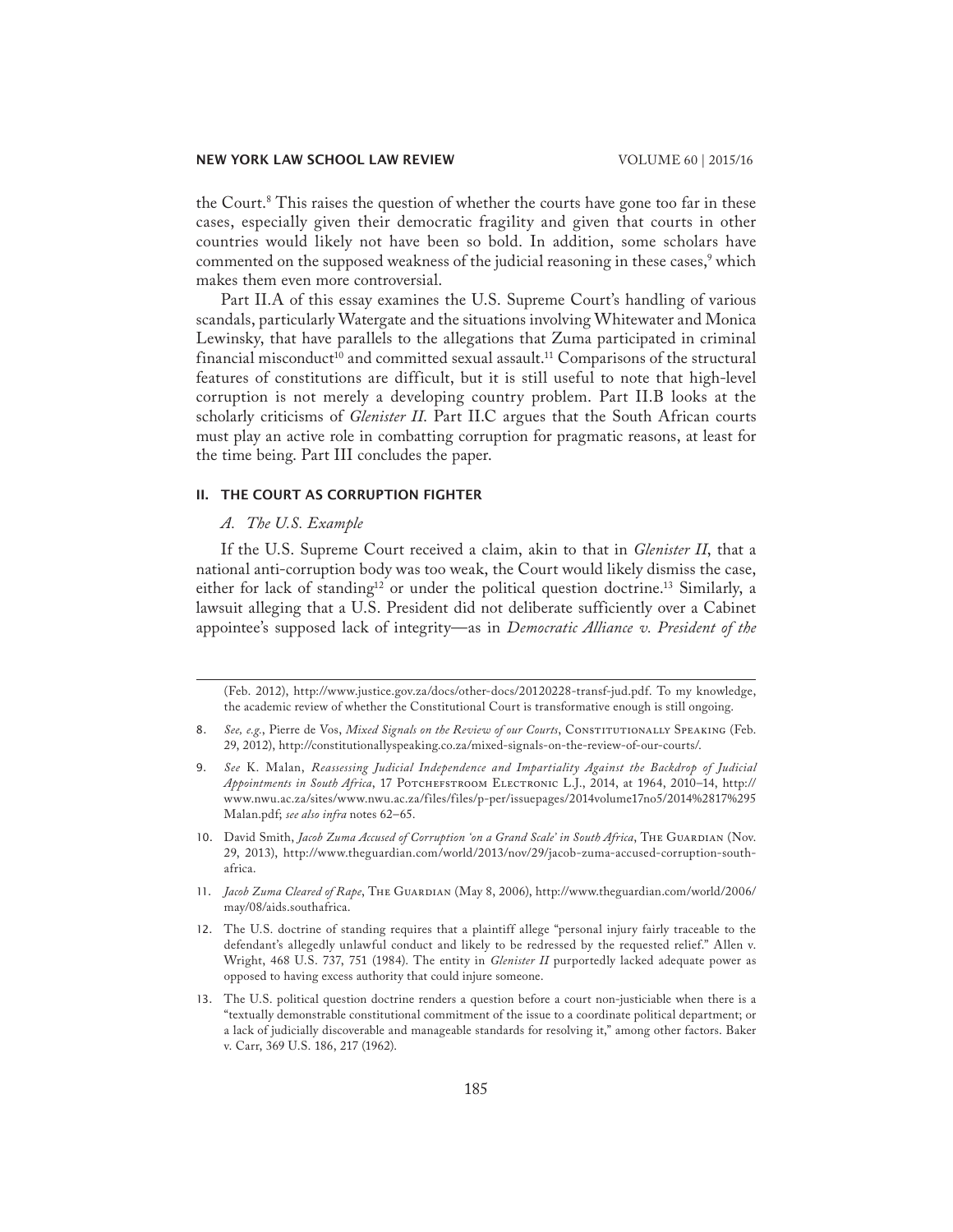*Republic of South Africa*14—would likely be dismissed as a political question. But other U.S. Supreme Court cases have ruled on issues of separation of powers and corruption.

One U.S. Supreme Court case that actually links the scandals that enveloped President Richard M. Nixon (Watergate) and President William J. Clinton (Whitewater/Lewinsky) is *Morrison v. Olson*. 15 Congress enacted Title VI of the Ethics in Government Act of 1978 (the "Independent Counsel Act") because Nixon had fired Archibald Cox, the first special prosecutor investigating his involvement in the Watergate scandal, and it had been difficult to find another independent attorney to continue.16 Moreover, the second special prosecutor, Leon Jaworski, was also vulnerable to losing his position, though he eventually obtained the audiotapes that were the key to Nixon's demise in the Supreme Court case of *United States v. Nixon.*<sup>17</sup> After Watergate, the Independent Counsel Act authorized the U.S. Attorney General to initially investigate and report to a three-judge panel whether there was sufficient reason to appoint such a counsel, who could not be fired except for cause.<sup>18</sup>

In *Morrison*, the Court addressed the President's power under Article II of the U.S. Constitution.<sup>19</sup> The issue was whether the Independent Counsel position violated separation of powers, as the appointee did not fit neatly into the prosecutorial hierarchy of the executive branch and had significant unchecked power.<sup>20</sup>

Article II of the U.S. Constitution differentiates between "inferior" and "principal" executive officers in the federal government.<sup>21</sup> The President appoints principal officers upon the Senate's advice and consent, which requires approval by a majority of the Senate.22 Principal officers also serve at the will of the President, who can generally remove them with or without cause, given the importance of an administration's ability to work effectively on important matters.<sup>23</sup> Under Article II,

- 16. Carol Elder Bruce, *An Independent Counsel Law Needs to be Restored*, N.Y. Times: The Opinion Pages Room for Debate (June 13, 2012), http://www.nytimes.com/roomfordebate/2012/06/13/did-anygood-come-of-watergate/an-independent-counsel-law-needs-to-be-restored; Carroll Kilpatrick, *Nixon*  Forces Firing of Cox; Richardson, Ruckelshaus Quit, WASH. POST (Oct. 21, 1973), http://www. washingtonpost.com/wp-srv/national/longterm/watergate/articles/102173-2.htm. Cox's firing is similar to the ANC government's decision to disband the powerful Scorpions anti-corruption unit in that Cox and the Scorpions were both removed by political foes being investigated for corruption or scandal. *Scorpions Stung: South Africa's Special Crime-Busting Team May Be On Its Way Out*, The Economist (May 8, 2008), http://www.economist.com/node/11333160.
- 17. 418 U.S. 683 (1974). This echoes the audiotapes controversy in the South African *Spy Tapes* case. *See Spy Tapes: Scorpions Boss Wanted to Charge Zuma*, Mail & Guardian (Sept. 28, 2014), http://mg.co.za/ article/2014-09-28-spy-tapes-scorpions-boss-wanted-to-charge-zuma-report.
- 18. *Morrison*, 487 U.S. at 660–63, 661 n.3.
- 19. *Id.* at 659–60.
- 20. *Id.*
- 21. U.S. Const. art. II, § 2; see also Morrison, 487 U.S. at 670-72.
- 22. U.S. Const. art. II, § 2; *see also Morrison*, 487 U.S. at 670–72.
- 23. *See Morrison*, 487 U.S. at 688–90.

<sup>14.</sup> 2013 (1) SA 248 (CC).

<sup>15.</sup> 487 U.S. 654 (1988).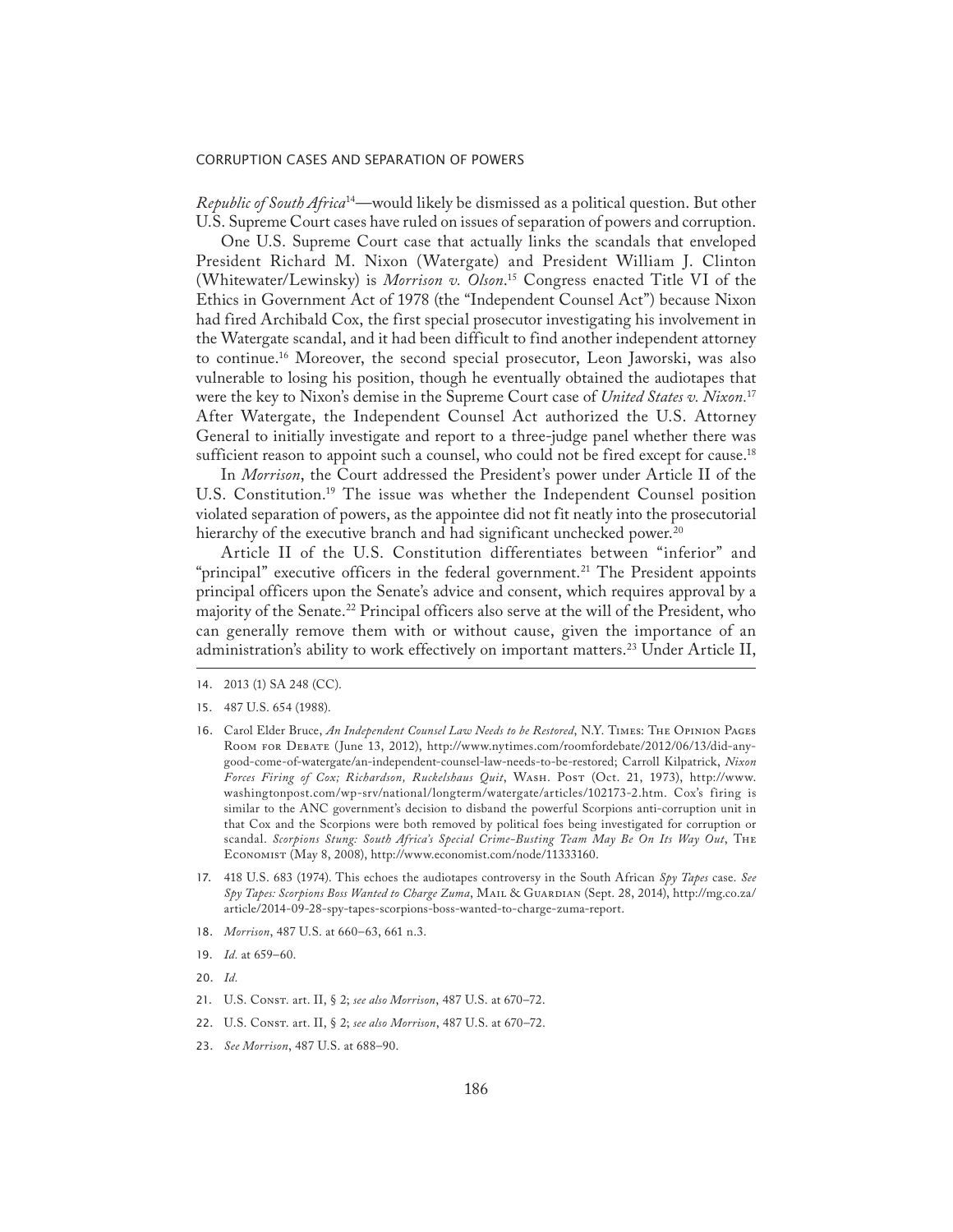"Congress may . . . vest the [a]ppointment of . . . inferior [o]fficers . . . in the President ... the Courts of Law, or in the Heads of Departments."<sup>24</sup> A high-ranking member of the President's Cabinet, such as the Secretary of Health and Human Services, would likely be an example of a principal officer.<sup>25</sup> By contrast, the United States Attorney for the Southern District of Iowa, who is under the supervision and domain of the U.S. Attorney General, would likely be deemed an inferior officer due to the position's limited authority.26

Under the Independent Counsel Act, the U.S. Attorney General did not exercise the same authority over the Independent Counsel that it exercised over U.S. Attorneys, and the Independent Counsel usually had just one target and virtually unlimited resources.<sup>27</sup> Moreover, members of the judicial branch, rather than the executive branch, selected the Independent Counsel.<sup>28</sup> The Supreme Court upheld the law based on several technical grounds and on the equitable need to have someone independent to investigate high-ranking officials.29 The Court therefore decided the restrictions on the President's ability to remove an Independent Counsel under the Independent Counsel Act were permitted and noted that there were other relatively independent agencies in existence.<sup>30</sup>

Justice Antonin Scalia delivered a powerful lone dissent arguing that the Independent Counsel had the power of a principal officer under Article II and that the Independent Counsel Act's appointment and removal mechanisms were not reconcilable with the three branches of government.<sup>31</sup> Scalia wrote that the Independent Counsel was essentially outside the executive branch.32 Moreover, Scalia was concerned that unlike ordinary prosecutors, the Independent Counsel would have virtually unlimited funds to focus on one or two main targets.<sup>33</sup>

The Independent Counsel Act subsequently became an issue during the Clinton presidency when Independent Counsel Kenneth Starr aggressively investigated both the Whitewater real estate deal and the allegations that Clinton had committed perjury about having sexual relations with then-White House intern Monica

- 27. *See Morrison*, 487 U.S. at 670–83.
- 28. *Id.* at 661, 677.
- 29. *See id.* at 696–97.
- 30. *Id.* at 687–97.
- 31. *Id.* at 697–734 (Scalia, J., dissenting).
- 32. *Id.* at 703, 719 (Scalia, J., dissenting).
- 33. *Id.* at 714 (Scalia, J., dissenting).

<sup>24.</sup> U.S. CONST. art. II, § 2.

<sup>25.</sup> The Secretary of Health and Human Services is appointed by the President in accordance with the advice and consent procedure under Article II. *See The Executive Branch*, The White House, https:// www.whitehouse.gov/1600/executive-branch (last visited Feb. 15, 2016).

<sup>26.</sup> *E.g.*, United States v. Rijo, 87 F. Supp. 2d 69, 70 (D. P.R. 2000) ("United States Attorneys . . . have consistently been held to be inferior officers . . . .").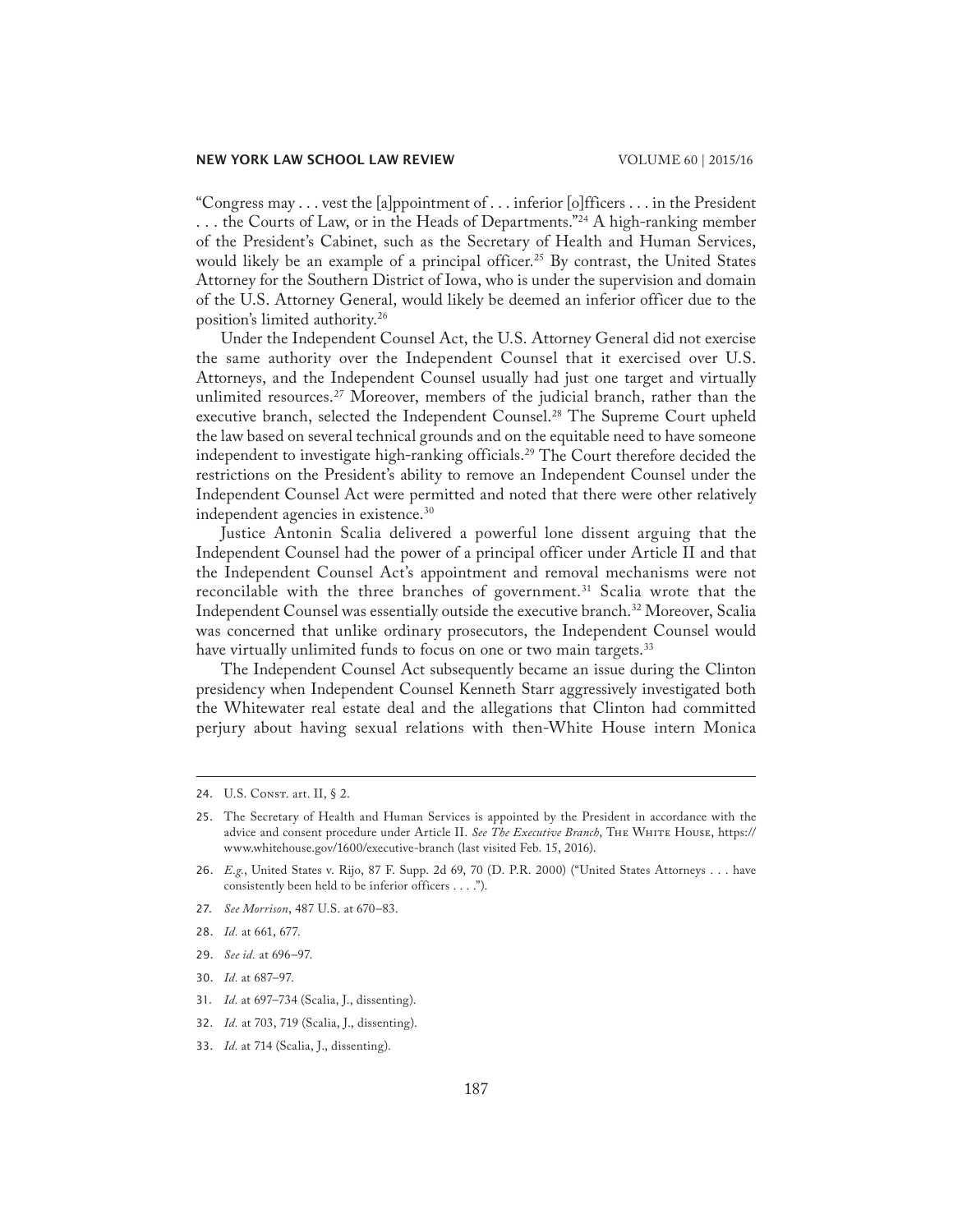Lewinsky.<sup>34</sup> A pending civil lawsuit by Paula Jones alleging that Clinton had sexually harassed her when she was a state employee during his tenure as Governor of Arkansas<sup>35</sup> opened the door to more Lewinsky evidence.<sup>36</sup> In *Clinton v. Jones*, the Supreme Court ruled that the Jones civil lawsuit could proceed despite Clinton's efforts to seek a stay or a form of immunity.<sup>37</sup> The Court determined that the lawsuit would not unduly interfere with the President's functions.38 Unlike the sexual assault case in which Zuma was controversially acquitted,<sup>39</sup> however, no criminal prosecution was brought against Clinton for his alleged sexual overtures towards Jones.<sup>40</sup> In the end, Starr spent over forty million dollars in public funds and the U.S. Senate acquitted Clinton during impeachment proceedings.<sup>41</sup> Clinton remains popular today,<sup>42</sup> and Zuma's ANC remains dominant.<sup>43</sup> The Independent Counsel Act expired in 1999, and in retrospect, some liberal scholars believe, Scalia's dissent in *Morrison* was right.<sup>44</sup>

Admittedly, there is a key distinction between the U.S. Supreme Court's analysis of the Independent Counsel Act and the anti-corruption entity at issue in *Glenister II*. One of the constitutional issues in *Morrison* was whether the Independent Counsel was too powerful.45 By contrast, the issue in *Glenister II* was whether the entity was sufficiently strong or independent.<sup>46</sup> But both cases shed light on how their respective judiciaries have policed corruption.

- 34. *See* Ken Gormley, The Death of American Virtue: Clinton vs. Starr 213, 407 (2010).
- 35. *See* Clinton v. Jones, 520 U.S. 681 (1997).
- 36. *See* Peter Baker, *Clinton Denied Initiating Job Help for Lewinsky*, Wash. Post (Mar. 5, 1998), https:// www.washingtonpost.com/wp-srv/politics/special/clinton/stories/jones030598.htm.
- 37. 520 U.S. at 705–06*.*
- 38. *Id.* at 708.
- 39. *S. Africa's Zuma Cleared of Rape*, BBC News (May 8, 2006), http://news.bbc.co.uk/2/hi/4750731.stm.
- 40. *See* Josh Gerstein, *Clinton Eligible, Once Again, to Practice Law*, N.Y. Sun (Jan. 17, 2006), http://www. nysun.com/national/clinton-eligible-once-again-to-practice-law/25965/.
- 41. Naftali Bendavid & James Warren, *Hubbell Deals with Starr, Agrees to Plead Guilty to Cover-up Charge*, Chi. Trib. (June 29, 1999), http://articles.chicagotribune.com/1999-06-29/news/9906290100\_1\_ webster-hubbell-hillary-clinton-castle-grande.
- 42. *See* Matt Berman, *Bill Clinton is the Best Friend Democrats Have for 2014*, Nat'l J. (Mar. 12, 2014), http:// www.nationaljournal.com/politics/bill-clinton-is-the-best-friend-democrats-have-for-2014-20140312.
- 43. *See Presidents of the African National Congress*, African Nat'l Congress, www.anc.org.za/show. php?id=3999 (last visited Feb. 15, 2016) (showing President Zuma's 2012 election to a second term ending in 2017).
- 44. *See* Tasha Vincent, *The Evolution of Witch Hunting?: The Life and Death of the Independent Counsel Act*, Infoplease, http://www.infoplease.com/spot/indepcounsel1.html (last visited Feb. 15, 2016).
- 45. *See* Morrison v. Olson, 487 U.S. 654, 659–60 (1988).
- 46. 2011 (3) SA 347 (CC) at paras. 160, 163.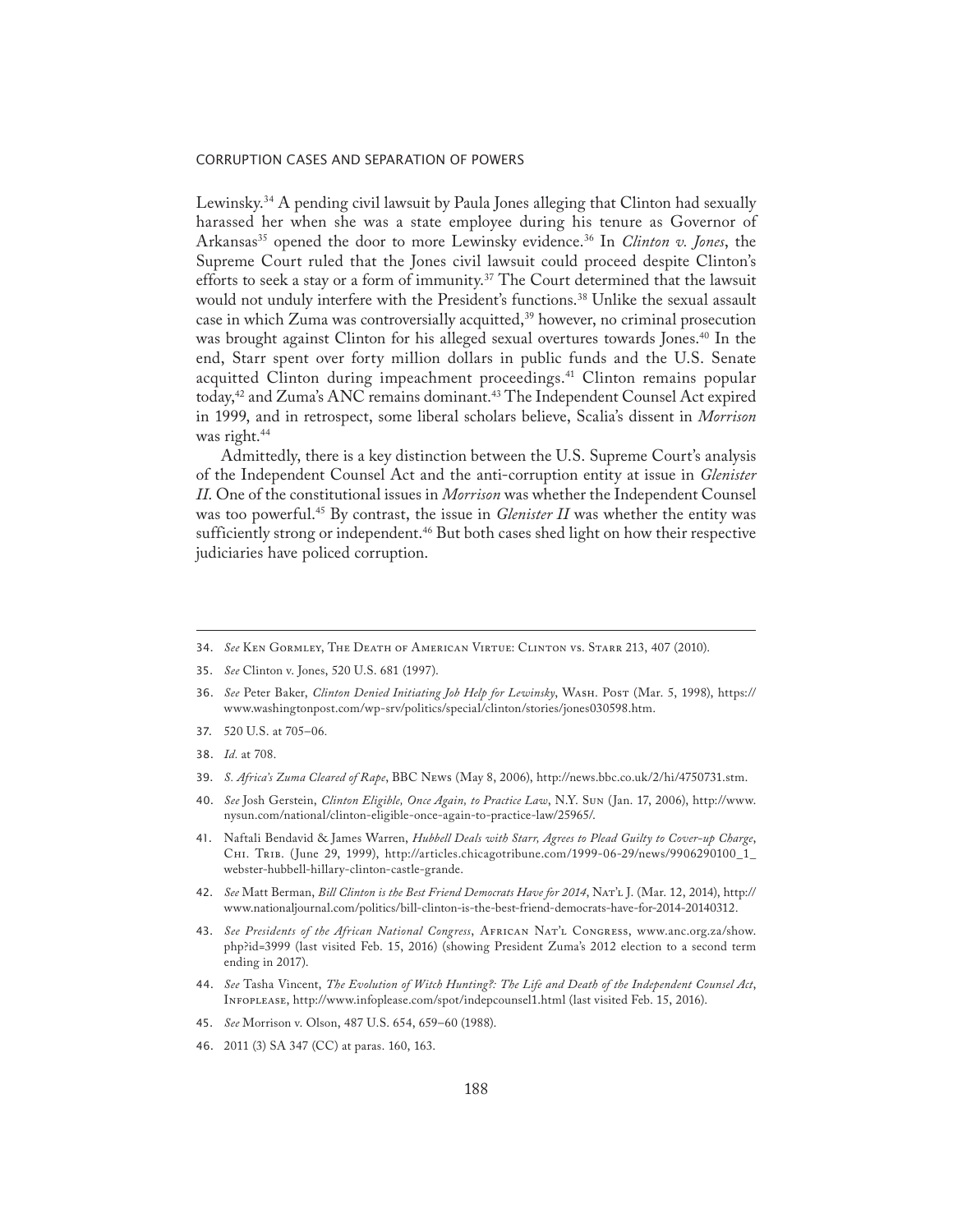## *B. Glenister II*

Several scholars have criticized the *Glenister II* majority's legal reasoning—but here the critics are wrong. This section will examine these criticisms and *Glenister II*'s likely legacy, especially in light of further judicial developments.

In *Glenister II*, the Constitutional Court addressed the independence of a new prosecutorial entity, the Hawks.<sup>47</sup> The Hawks were created because a powerful anticorruption unit, known as the Scorpions—that had been located in the relatively independent National Prosecuting Authority<sup>48</sup>—was disbanded just at it appeared to be preparing an indictment against Zuma for financial improprieties.49 The Court ruled that the Hawks—who now came under the supervision of the Minister of Police—were not independent enough for predominantly two reasons: (1) the chances for government interference in their mission, and (2) the lack of meaningful job security.<sup>50</sup>

The most controversial part of *Glenister II* was the Constitutional Court's emphasis on how various international conventions required a more independent anti-corruption agency.<sup>51</sup> The Court specifically cited the United Nations (UN) Convention against Corruption,<sup>52</sup> which states, "[e]ach State Party shall grant the body [tasked with preventing corruption] . . . the necessary independence . . . to carry out its . . . functions effectively and free from any undue influence."53 What transformed the issues in *Glenister II* into constitutional issues rather than international law and policy issues? The Court found that international law influenced how the relevant Bill of Rights provisions should be interpreted.<sup>54</sup> Thus, the majority ruled that the Hawks' lack of independence violated section 7 of the Constitution, because "[t]he state must respect, protect, promote and fulfil the rights in the Bill of Rights,"<sup>55</sup> and

- 51. *Id.* at paras. 179–202.
- 52. *Id.* at para. 183.
- 53. G.A. Res. 58/4, annex, United Nations Convention Against Corruption, art. 6, ¶ 2 (adopted Oct. 31, 2003), https://www.unodc.org/documents/treaties/UNCAC/Publications/Convention/08-50026\_E. pdf. South Africa is a signatory to the Convention. *Glenister II*, 2011 (3) SA 347 at para. 85 & n.64 (Ngcobo, CJ., dissenting).
- 54. *Glenister II*, 2011 (3) SA 347 at paras. 192–94, 201–02.
- 55. *Id.* at paras. 166-78, 194, 200 (quoting S. AFR. CONST., 1996, § 7(2)).

<sup>47.</sup> *Id.* at para. 160.

<sup>48.</sup> The National Prosecuting Authority was created by section 179 of the South African Constitution for the purpose of conducting criminal trials on behalf of the state. S. AFR. CONST., 1996, § 179.

<sup>49.</sup> See Mmanaledi Mataboge & Lionel Faull, Scorpions Disbanding Unconstitutional, MAIL & GUARDIAN (Mar. 18, 2011), http://mg.co.za/article/2011-03-18-scorpions-disbanding-unconstitutional; Wendell Roelf, *South Africa's Scorpion Crimefighters to be Disbanded*, Reuters, (Feb. 12, 2008, 11:19 A.M.), http:// www.reuters.com/article/2008/02/12/us-safrica-scorpions-idUSL1223114320080212. A Zuma confidant had already been convicted in a related case involving the arms scandal. Mataboge & Faull, *supra*.

<sup>50.</sup> *See Glenister II*, 2011 (3) SA 347 at para. 248. For example, even the Hawks' salaries were decided by the officials they might investigate. *Id.* at para. 227.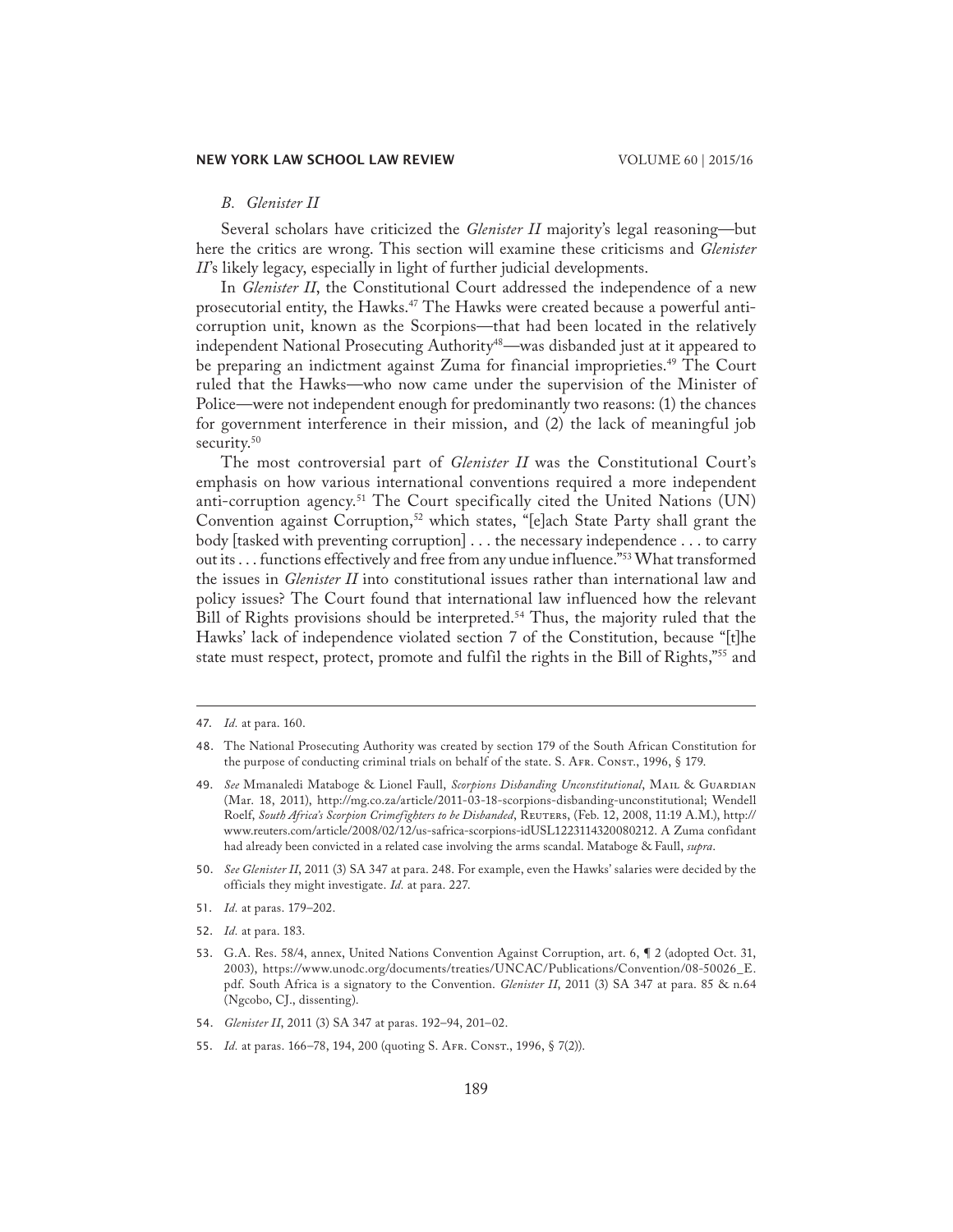noted that corruption undermines democracy, dignity, equality, freedom, and the rule of law.56

According to the *Glenister II* dissent, however, the establishment of the Hawks was a parliamentary policy matter that the Court could not second-guess if the entity met basic elements of independence.57 The dissent maintained that whether the Hawks were as independent as the Scorpions was irrelevant and that the focus should be on rationality, not retrogression (a comparison with the prior institution).<sup>58</sup> Moreover, international law did not bind the government because the conventions were not self-executing.<sup>59</sup> The dissent further argued that the majority misinterpreted international law since international law supposedly did not require the anti-corruption entity to have as much independence as the majority had ruled.<sup>60</sup> It was a rare, closely divided, 5-4 decision, akin to the U.S. Supreme Court's most controversial cases.<sup>61</sup>

Scholars like Samuel Issacharoff,<sup>62</sup> Theunis Roux,<sup>63</sup> and Ziyad Motala<sup>64</sup> have criticized the *Glenister II* Court's purportedly confused reasoning and reliance on international law. Motala virtually accuses the Court of lawlessness.<sup>65</sup> Pierre de Vos,<sup>66</sup> George Devenish,<sup>67</sup> and Justice Edwin Cameron<sup>68</sup> have authored defenses. Determining the correctness of the criticism requires an analysis of how international law was used in *Glenister II*. One of the most detailed scholarly examinations is by Juha Tuovinen, who argues that both the majority and the dissent were wrong.69 First, a little background.

- 58. *Id.* at paras. 59, 68, 73 (Ngcobo, CJ., dissenting). The majority disagreed by pointing out how retrogression affected public perceptions of corruption in the democracy*. Id.* at paras. 209–10*.*
- 59. *Id.* at paras. 85–99 (Ngcobo, CJ., dissenting).
- 60. *Id.* at paras. 117–24 (Ngcobo, CJ., dissenting).
- 61. *See* Shelby County v. Holder, 133 S. Ct. 2612 (2013); Nat'l Fed'n of Indep. Bus. v. Sebelius, 132 S. Ct. 2566 (2012).
- 62. Samuel Issacharoff, *The Democratic Risk to Democratic Transitions*, 5 Constr. Ct. Rev. 1, 27-30 (2013).
- 63. Theunis Roux, *The South African Constitutional Court's Democratic Rights Jurisprudence*, 5 Const. Ct. Rev. 33, 69–70 (2013).
- 64. Ziyad Motala, *Divination Through a Strange Lens*, Times Live (Mar. 26, 2011), http://www.timeslive. co.za/opinion/columnists/2011/03/26/divination-through-a-strange-lens.
- 65. *Id.*
- 66. Pierre de Vos, *How Not to Criticise a Court Judgment,* Constitutionally Speaking (Mar. 28, 2011), http://constitutionallyspeaking.co.za/how-not-to-criticise-a-court-judgment/.
- 67. George Devenish, *The Scorpions vs The Hawks A Royal Battle*, IFAISA (Aug. 11, 2010), http:// accountabilitynow.org.za/scorpions-vs-hawks-royal-battle/.
- 68. Edwin Cameron, *Constitutionalism, Rights, and International Law: The* Glenister *Decision*, 23 Duke J. Comp. & Int'l L. 389 (2013).
- 69. Juha Tuovinen, *The Role of International Law in Constitutional Adjudication:* Glenister v President of the Republic of South Africa, 130 SALJ 661 (2013).

<sup>56.</sup> *Id.* at para. 170.

<sup>57.</sup> *Id.* at paras. 65–68 (Ngcobo, CJ., dissenting).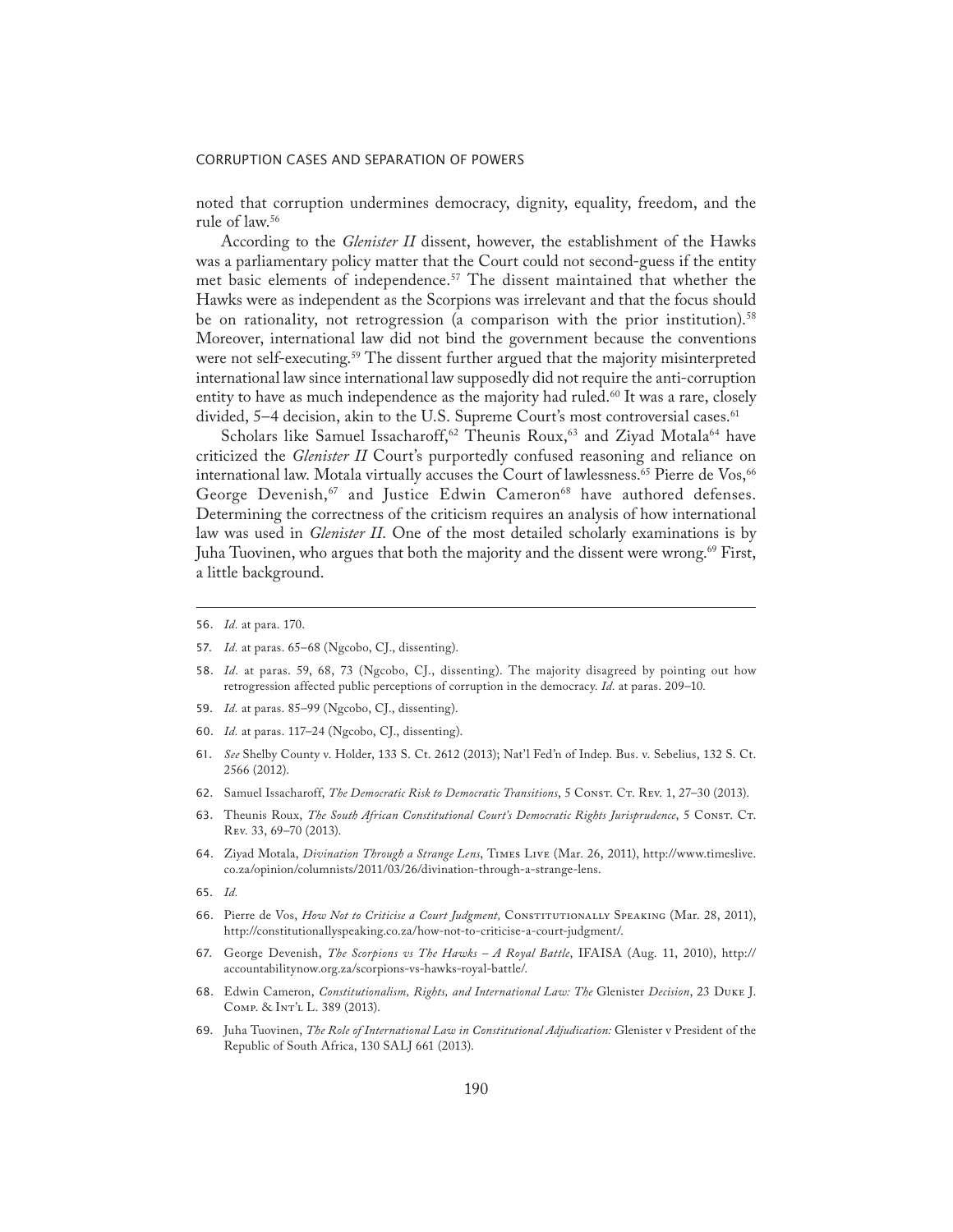The South African Constitution is dualist in that the President may enter into treaties on behalf of the nation, but the treaties are not self-executing.<sup>70</sup> The treaties must be ratified by Parliament, and implementing legislation makes them binding law.<sup>71</sup> South Africa also has a unique constitutional provision, section 39, which specifies that "[w]hen interpreting the Bill of Rights, a court . . . must consider international law; and . . . may consider foreign law."72 Thus, international law can be binding statutory law in South Africa or instead, it can provide interpretive guidance regarding the Constitution. These two functions differ, especially since the interpretive role has a significant discretionary and constitutional component.

Tuovinen argues that the *Glenister II* majority failed to make clear how they used international law to reach their decision.73 For example, the majority, jointly authored by Justice Cameron and Deputy Chief Justice Dikgang Moseneke, confusingly used different terms to describe the impact of international law.<sup>74</sup> Moreover, neither international law nor South African legislation explicitly requires a fully autonomous and independent anti-corruption agency.<sup>75</sup> In addition, South Africa's executive branch signed and approved certain major international anti-corruption conventions, but they had not apparently been ratified by Parliament or enacted into domestic law.76 These are powerful arguments.

Tuovinen also criticizes the dissent for its view that these international conventions have virtually no impact and that establishing the Hawks was purely a domestic parliamentary policy decision.<sup>77</sup> He argues that the dissent's position is inconsistent with the Constitution's discussion of the potentially "binding" or interpretive impact of international law.78 In the end, he advocates for the Court to adopt a dialogical approach in which international law is fully considered and the substantive reasons for allowing it to influence constitutional law are fleshed out comprehensively.<sup>79</sup> Tuovinen believes that both the majority and the dissent failed to do this.<sup>80</sup>

While the majority's explanations of how it relied on international law vary in degree of merit, Tuovinen goes too far in saying the majority failed to engage in

71. *Id.* This is similar to many countries, including the United States.

- 74. Tuovinen, *supra* note 69, at 665–66.
- 75. *Id.* at 662.
- 76. *Id.* at 662–66.
- 77. *See id.* at 667–69; *see also Glenister II*, 2011 (3) SA 347 (CC) at paras. 99–103 (Ngcobo, CJ., dissenting).
- 78. *See* Tuovinen, *supra* note 69, at 668–69, 671–72.
- 79. *See id.* at 671–72.
- 80. *Id.* at 669, 671–72. Tuovinen acknowledges, however, that the varied anti-corruption conventions at issue require South Africa to have an anti-corruption entity with some level of independence. *Id.* at 662.

<sup>70.</sup> S. Afr. Const., 1996, § 231.

<sup>72.</sup> S. Afr. Const., 1996, § 39(1)(b)–(c).

<sup>73.</sup> Tuovinen, *supra* note 69, at 664–67. For more of Tuovinen's scholarly examination of the *Glenister II*  decision, see Juha Tuovinen, *What to Do with International Law? Three Flaws in* Glenister, 5 Const. Ct. Rev. 434 (2013).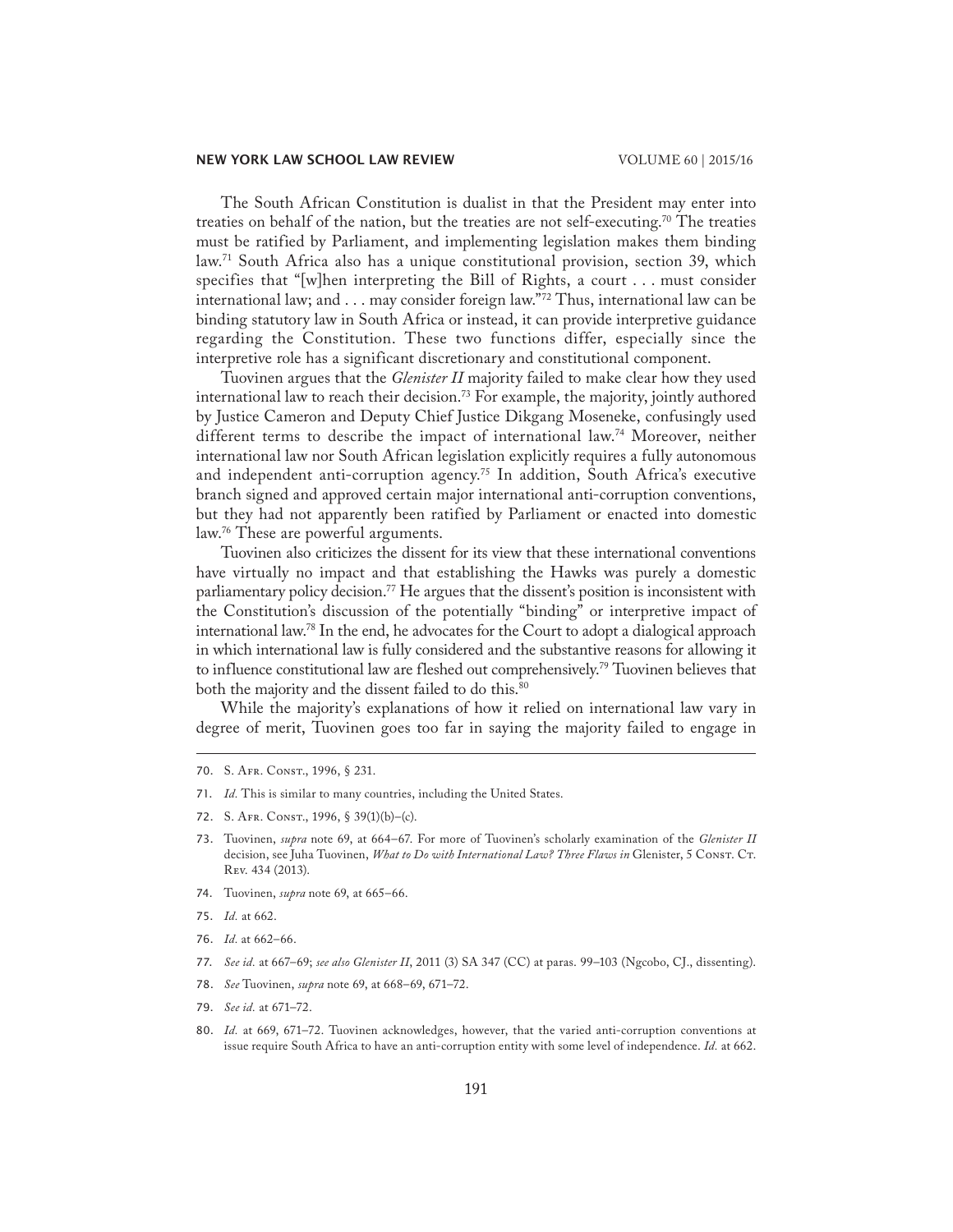sufficient substantive reasoning.<sup>81</sup> I view the Court's use of international law as falling into the category of clarifying the meaning of various other constitutional provisions. Indeed, the majority made a strong and comprehensive argument about why international law should be constitutionally influential.<sup>82</sup>

For example, the Constitutional Court pointed out that when South Africa signed the UN Convention against Corruption, then-Minister for the Public Service and Administration Geraldine J. Fraser-Moleketi said:

Corruption is a common feature in all political systems, despite the differences that may exist in their governing philosophies or their geography. Nationstates are increasingly aware that corruption presents a serious threat to their core principles and values, and hinders social and economic development. As a result, there has been a growing acceptance of the need to address the problem in a coordinated, comprehensive and sustainable way.<sup>83</sup>

If anything, the Minister's assertions amount to drastic understatement given the scope of the governmental corruption problem. The *New York Times Magazine* even ran a feature story on corruption in South Africa and the country's new female Public Protector.<sup>84</sup> South Africa is also a signatory to the African Union Convention (which condemns corruption) and to the Southern African Development Community Protocol against Corruption.<sup>85</sup>

South Africa's own Prevention and Combating of Corrupt Activities Act is designed to implement international conventions such as the UN Convention against Corruption.86 The Constitutional Court eventually described four specific parts of the South African Constitution that demonstrate that key anti-corruption international law principles are embraced in South African law.87

The Court then linked international law and the Constitution even more explicitly:

- 82. *See Glenister II*, 2011 (3) SA 347 at paras. 170–202. The more than twenty paragraphs of analysis regarding the relationship between international law and the Constitution certainly satisfy the need for substantive reasoning.
- 83. *Id.* at para. 168 (quoting Geraldine J. Fraser-Moleketi, Minister for the Public Service and Administration South Africa, Opening Statement on the Occasion of the Signing Ceremony of the UN Convention against Corruption (Dec. 9, 2003), http://www.un.org/webcast/merida/statements/ safri\_2031209en.htm).
- 84. Alexis Okeowo, *Can Thulisile Madonsela Save South Africa From Itself?*, N.Y. Times Mag. (June 16, 2015), http://nyti.ms/1ejRMyy.
- 85. *Glenister II*, 2011 (3) SA 347 at para. 169 & nn.137–38.
- 86. *Id.* at para. 170–71.
- 87. *Id.* at para. 179 (citing S. Afr. Const., 1996, § 39(1)(b); *id.* §§ 231–233).

<sup>81.</sup> Another scholar agrees. *See* Bonita Meyersfeld, *Domesticating International Standards: The Direction of International Human Rights Law in South Africa*, 5 Consr. Cr. Rev. 398, 407 (2013) (approving of the Court's statement that it is "appropriating" international law). *But see* Franziska Sucker, *Approval of an International Treaty in Parliament: How Does Section 231(2) 'Bind the Republic'?*, 5 CONST. CT. REV. 416, 422–23, 429–33 (2013) (critiquing *Glenister II*'s lack of substantive reasoning).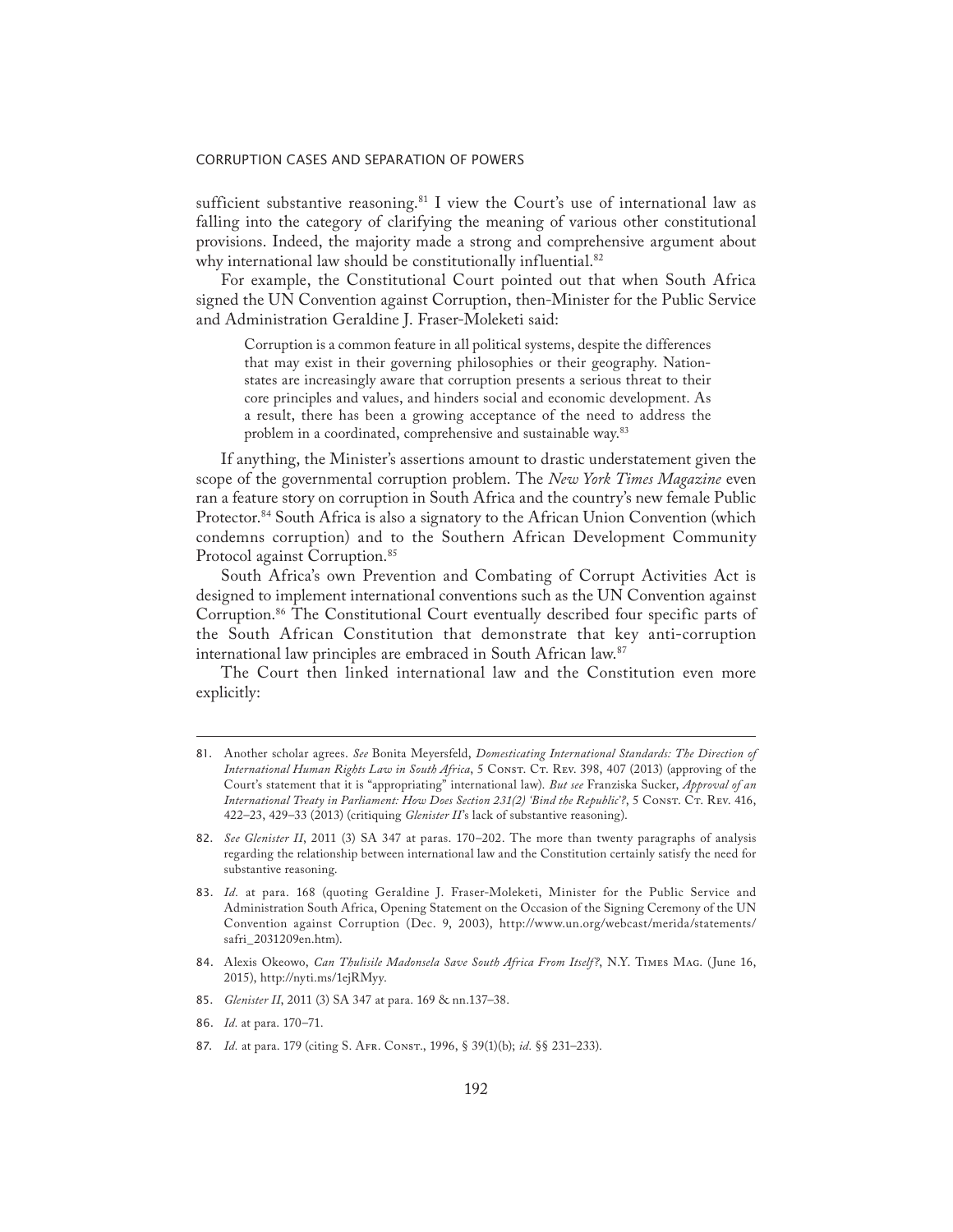The obligations in these Conventions are clear and they are unequivocal. They impose on the Republic the duty in international law to create an anticorruption unit that has the necessary independence. That duty exists not only in the international sphere, and is enforceable not only there. Our Constitution appropriates the obligation for itself, and draws it deeply into its heart, by requiring the state to fulfil it in the domestic sphere. In understanding how it does so, the starting point is section 7(2), which requires the state to respect, protect, promote and fulfil the rights in the Bill of Rights. This Court has held that in some circumstances this provision imposes a positive obligation on the state and its organs "to provide appropriate protection to everyone through laws and structures designed to afford such protection." Implicit in section 7(2) is the requirement that the steps the state takes to respect, protect, promote and fulfil constitutional rights must be reasonable and effective.<sup>88</sup>

The Court further elaborated:

That the Republic is bound under international law to create an anti-corruption unit with appropriate independence is of the foremost interpretive significance in determining whether the state has fulfilled its duty to respect, protect, promote and fulfil the rights in the Bill of Rights, as section 7(2) requires. Section 7(2) implicitly demands that the steps the state takes must be reasonable. To create an anti-corruption unit that is not adequately independent would not constitute a reasonable step. In reaching this conclusion, the fact that section 231(2) provides that an international agreement that Parliament ratifies "binds the Republic" is of prime significance. It makes it unreasonable for the state, in fulfilling its obligations under section 7(2), to create an anticorruption entity that lacks sufficient independence.<sup>89</sup>

This reasoning repudiates Tuovinen's contention that the Court's majority lacked sufficient "substantive reasoning" to justify its strict anti-corruption interpretation of international law and the Constitution.<sup>90</sup> Additionally, the majority provided fortythree paragraphs on the Hawks' deficiencies.<sup>91</sup> This is more than adequate substantive reasoning.

# *C. A Pragmatic Legal Coda*

I add a pragmatic legal argument in favor of *Glenister II*: The majority's approach may be the only way to preserve democracy in a dominant party state, and preserving democracy is the essence of the South African Constitution.<sup>92</sup> Without the protections

88. *Id.* at para. 189 (quoting *Carmichele v. Minister of Safety & Sec.* 2001 (4) SA 938 (CC) at para. 44).

92. See generally MARK S. KENDE, CONSTITUTIONAL RIGHTS IN TWO WORLDS: SOUTH AFRICA AND THE UNITED STATES (2009) (discussing the Court's interpretive approach of "transformative pragmatism").

<sup>89.</sup> *Id.* at para. 194.

<sup>90.</sup> Tuovinen, *supra* note 69, at 666–67. An article authored by Justice Cameron provided further rejoinders. Cameron, *supra* note 68.

<sup>91.</sup> *Glenister II*, 2011 (3) SA 347 at paras. 208–51. The vulnerability of the Hawks is not a mere abstraction. *See* Masego Rahlaga, *Hawks Boss's Unlawful Suspension Overturned*, Eyewitness News (Jan. 23, 2015), http://ewn.co.za/2015/01/23/Anwa-Dramats-unlawful-suspension-overturned.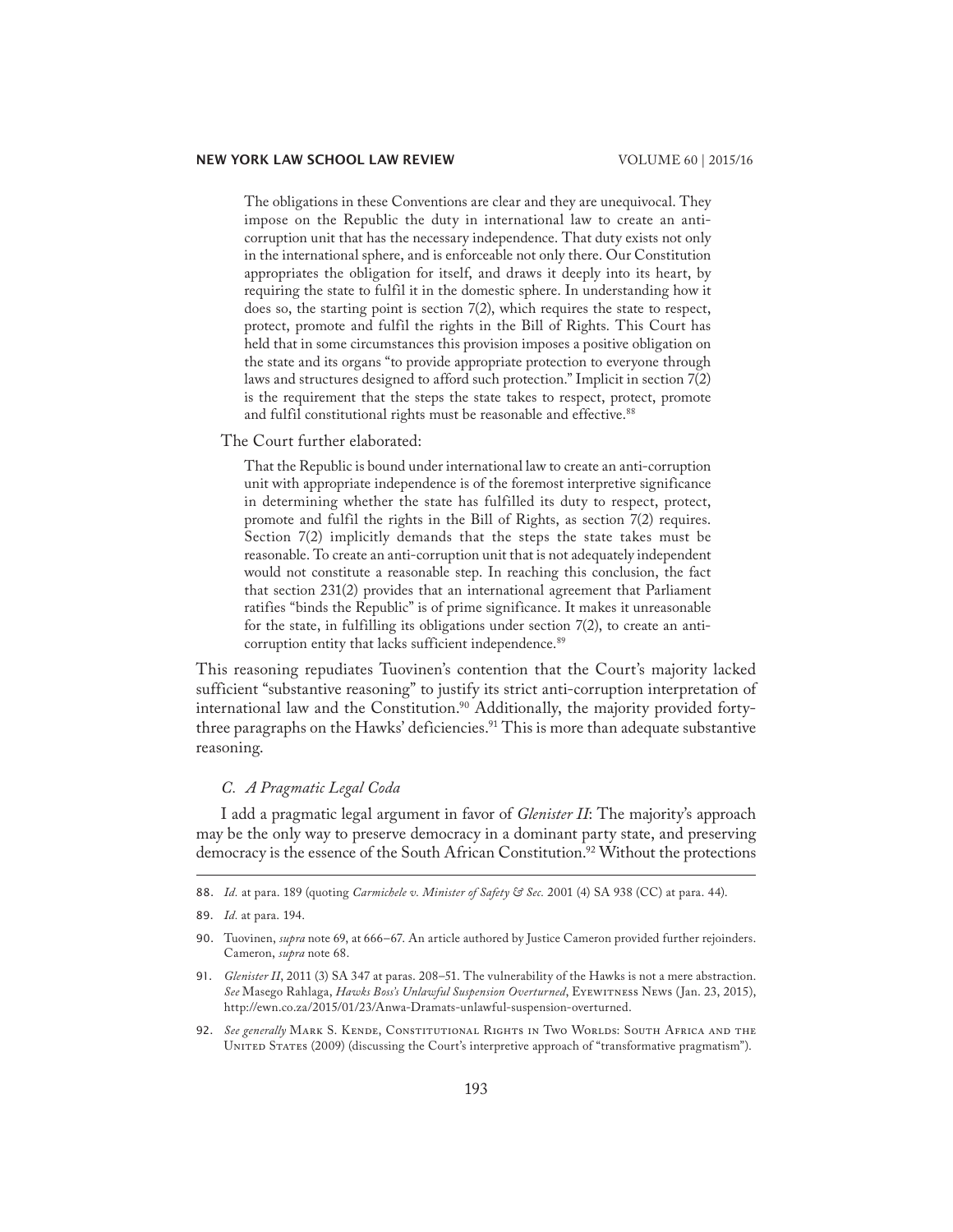of a fully independent entity, there is no reason to assume that the ANC will refrain from engaging in more drastic actions to curtail opposition, including that of the judicial branch.<sup>93</sup> I say this with no view that the opposition parties are better, but with the realization that absolute power can corrupt absolutely. *Glenister II* is already a bellwether case that will help influence the various South African courts addressing other corruption issues.<sup>94</sup> The Constitutional Court's insistence on the creation of a truly independent agency is reminiscent of the U.S. Supreme Court's support for the practical necessity of a Bank of the United States in *McCulloch v. Maryland*. 95 In each case, the institution was not explicitly authorized by the respective constitution.

Numerous South African corruption cases are still pending. In late September of 2014, the South Gauteng High Court in *Nkabinde v. Judicial Service Commission* ruled that the special judicial services tribunal investigating Judge Hlophe's actions was legitimate and could continue, contrary to the views and desires of Hlophe and the two Constitutional Court Justices that Hlophe contacted.96 The Judicial Service Commission had originally dismissed a complaint against Hlophe in 2009.97 Three years later, however, the Commission decided to reinvestigate the matter pursuant to an amended statute.<sup>98</sup> The High Court rejected arguments that Hlophe was being subjected to illegal retroactive punishment based on the new statutory provisions.<sup>99</sup> The court said the statutory changes were mainly procedural and did not alter Hlophe's substantive rights.100 The court also rejected the argument that the complaint in the earlier proceedings did not comply with the requirements of the amended statute.<sup>101</sup> One can see how the High Court was fighting a kind of legal formalism—like that found in the *Glenister II* dissent—and how it was unwilling to countenance easy excuses to avoid examining corruption. Unfortunately, the Hlophe matter will be pursued to the Supreme Court of Appeal,<sup>102</sup> meaning the public must continue to wait and have Judge Hlophe serve under a cloud of uncertainty. But the

- 99. *Id.* at para. 121.
- 100. *Id.*
- 101. *Id.* at para. 122.

<sup>93.</sup> See, e.g., Karl Beck, South Africa: Democracy, Rule of Law, and the Future, FREEDOM HOUSE (Mar. 29, 2012), https://freedomhouse.org/blog/south-africa-democracy-rule-law-and-future (discussing the ANC's threats to put tighter controls on the judiciary).

<sup>94.</sup> *See generally Helen Suzman Found. v. President of the Republic of S. Afr.* (*Glenister III*) 2015 (2) SA 1 (CC).

<sup>95.</sup> 17 U.S. 316 (1819).

<sup>96.</sup> 2014 (12) BCLR 1477 (GJ) at para. 121. It would seem that these Justices should have professional ethical obligations to cooperate fully with the investigation.

<sup>97.</sup> *Id.* at para. 30.

<sup>98.</sup> *Id.* at para. 37.

<sup>102.</sup> Rabkin, *supra* note 3.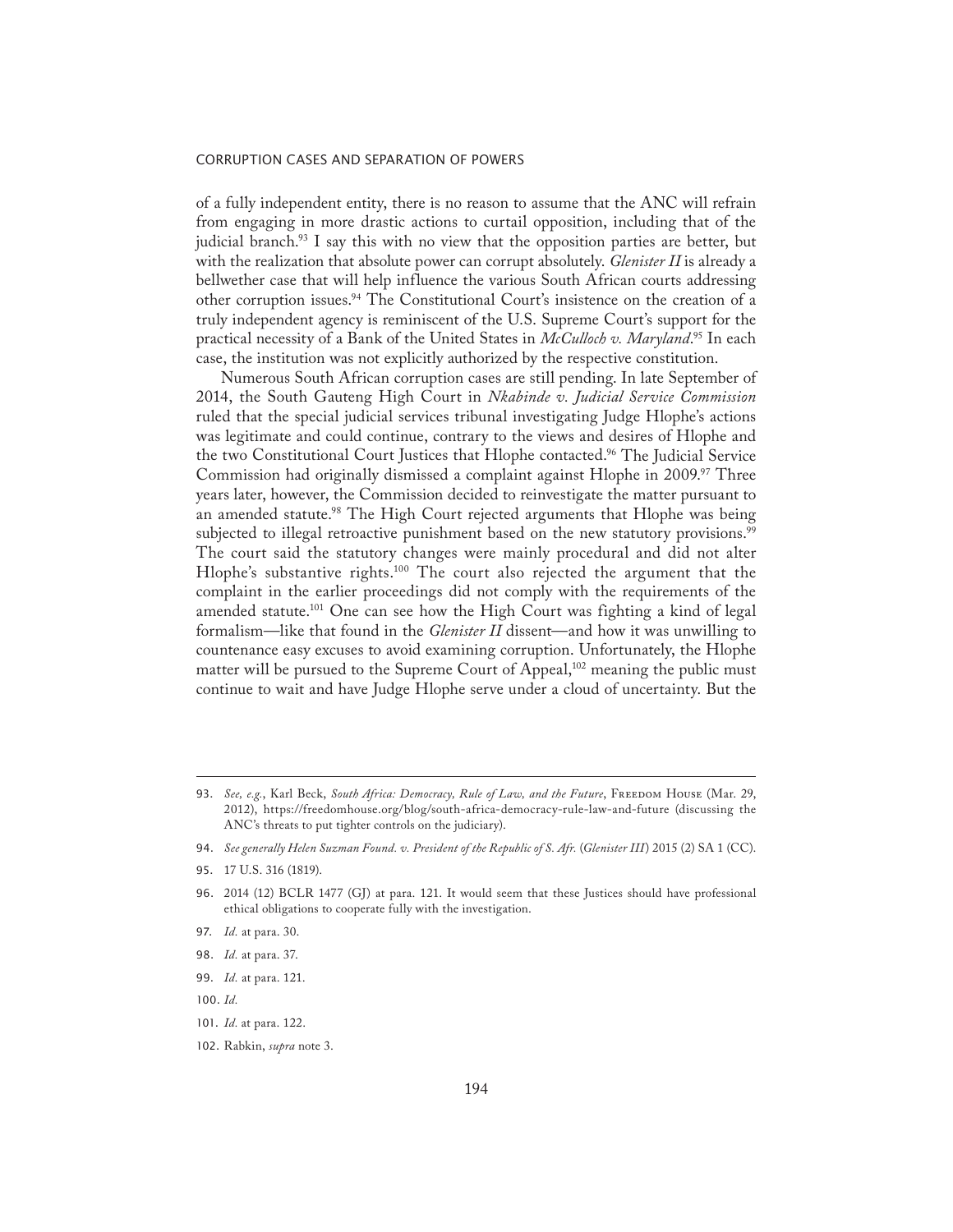right to appeal is a price of justice. It is distressing, though, that the two Constitutional Court Justices who were involved support the appeal.<sup>103</sup>

The Constitutional Court has also decided *Glenister III*. 104 After *Glenister II*, Parliament modified the statute governing the Hawks, but applicant Hugh Glenister and the Helen Suzman Foundation, using much of *Glenister II*'s reasoning, argued that this new entity is still not independent enough.105 In *Glenister III*, the Constitutional Court agreed that the power of the Minister of Police to renew Hawk employees' positions and to suspend Hawk employees without pay for disciplinary reasons compromised the entity's independence.106

Even the *Spy Tapes* case, which may reveal why the Scorpions' investigation into Zuma's financial dealings was halted, has not fully concluded, though the Democratic Alliance finally got the tapes.<sup>107</sup> There are apparently court limitations on the tapes' usage.<sup>108</sup> Nonetheless, the Democratic Alliance is now relying on new information to seek reexamination of the decision not to charge Zuma.109 Interestingly, the National Prosecuting Authority opposes this request.<sup>110</sup>

# III. CONCLUSION

South Africa has been fortunate that higher courts have been brave, and that judicial credibility does not yet seem too fragile to confront corruption, despite attacks from the ANC. Indeed, a doctrinal paradox is that the South African courts have, in these areas, apparently created greater judicial authority (just by adjudicating cases, as opposed to labeling them a political question or dismissing on standing grounds) than exists in the U.S. system, where the judiciary is often called "activist" in the extreme.111 This shows that South African courts are taking a significant risk.

Hopefully a stronger South African anti-corruption agency can reduce pressure on the courts. It is clear that the Constitutional Court's reliance on international law has been vital in bolstering the judicial battle against corruption and in limiting ANC power. Great concerns, however, remain, as shown by the failure of the Constitutional Court Justices to fully cooperate in the seemingly never-ending Judge

- 106. *Id.* at paras. 82–92.
- 107. *See Democratic All. v. Acting Nat'l Dir. of Pub. Prosecutions* 2012 (3) SA 486 (SCA) at paras. 2–3, 33, 52.
- 108. *See id.* at para. 52; *see also* Stephen Grootes, *DA to Return to Court Over 'Spy Tapes,'* Eyewitness News (Sept. 22, 2014), http://ewn.co.za/2014/09/22/DA-to-return-to-court-over-spy-tapes.
- 109. Stephen Grootes, *Spy Tapes: DA Gearing up to get Zuma Prosecuted for Corruption*, Eyewitness News (Mar. 12, 2014), http://ewn.co.za/2014/12/03/Spy-tapes-DA-confident-Zuma-guilty-of-corruption.
- 110. *Zuma Spy Tapes Corruption Case to go Back to Court*, Mail & Guardian (Feb. 9, 2015), http://mg.co.za/ article/2015-02-09-zuma-spy-tapes-corruption-case-to-go-back-to-court.
- 111. Adam Liptak, *How Activist is the Supreme Court?*, N.Y. Times, Oct. 13, 2013, at SR4.

<sup>103.</sup> *Id.*; *see also* Franny Rabkin, *Law Matters: The Other Side of the Bench*, Bus. Day (Jan. 22, 2015), http:// www.bdlive.co.za/opinion/columnists/2015/01/22/law-matters-the-other-side-of-the-bench*.*

<sup>104.</sup> 2015 (2) SA 1 (CC).

<sup>105.</sup> *Id.* at paras. 4–7, 82, 91.